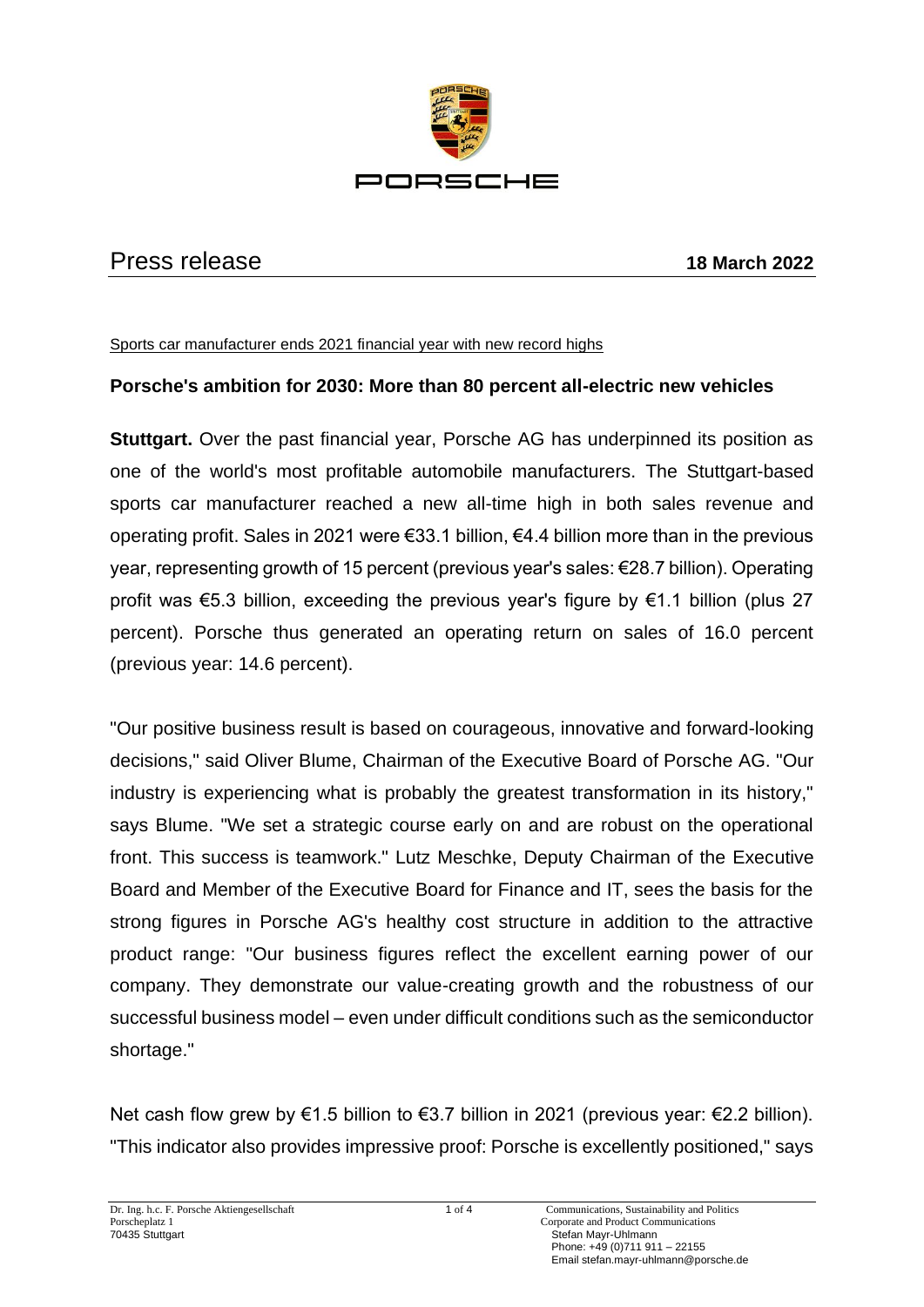Lutz Meschke. The positive development is also based on the ambitious 2025 profitability program. This is designed to sustainably support earnings through new innovations and business models. Meschke: "Thanks to our highly motivated employees, our profitability program has been a complete success. Porsche has further increased its efficiency and lowered the break-even point. This gives us the leeway to invest in the future viability of our company despite the tense economic situation. We are resolutely driving forward investments in electrification, digitalisation and sustainability. I am optimistic that Porsche will emerge from the current global crises stronger."

The tense world situation calls for humility and caution: "Porsche is looking at the armed conflict in Ukraine with great concern and dismay," says Oliver Blume. "We continue to hope for a cessation of hostilities and a return to diplomacy. The safety and integrity of the people are paramount." To help people in need in Ukraine, Porsche AG has donated a total of €1 million. Experts are continuously determining the degree of impact on Porsche's business activities in a task force. The supply chains for Porsche plants have been affected, which means that on-schedule production is no longer possible in some cases.

"We have challenging months ahead of us, both economically and politically, but we are nevertheless sticking to our strategic goal, which has been firmly anchored for years, of ensuring an operating return on sales of at least 15 percent in the long term," emphasized CFO Lutz Meschke. "Our task force has already taken initial measures to safeguard our earnings. In this way, we want to ensure that we can continue to meet our high earnings targets. The extent to which this succeeds also depends on external challenges that we cannot influence." Internally, however, Porsche has created all the conditions for a successful business model: "Strategically, operationally and financially, Porsche is in an excellent position. We are therefore looking to the future with confidence – and welcome the consideration of an IPO of Porsche AG. This would allow Porsche to raise its profile and increase its entrepreneurial freedom. At the same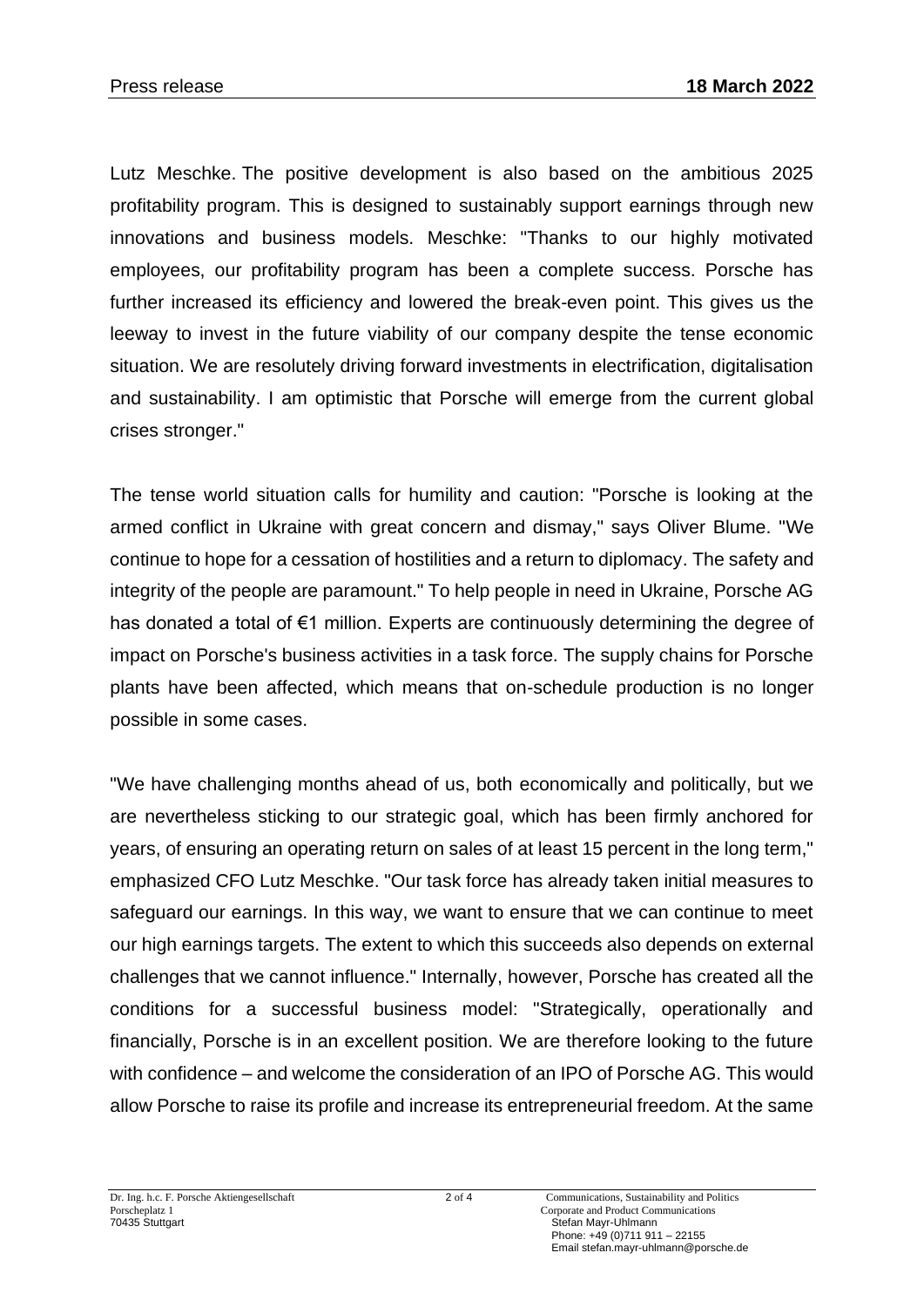time, Volkswagen and Porsche could continue to benefit from joint synergies in the future."

In 2021, Porsche delivered 301,915 vehicles to customers worldwide. This means that the 300,000 mark was exceeded for the first time in the company's history (previous year: 272,162 deliveries). The bestselling models were the Macan (88,362) and the Cayenne (83,071). Delivery figures for the Taycan more than doubled: 41,296 customers took delivery of the first all-electric Porsche. This even overtook the iconic 911 sports car, although the latter also set a new record with 38,464 units. Oliver Blume: "The Taycan is 100 percent a Porsche and inspires all kinds of people – existing and new customers, experts and the trade media. We are stepping up our electric offensive with another model: By the middle of the decade, we want to offer our mid-engine 718 sports car exclusively in an all-electric form."

Last year, almost 40 percent of all new Porsche vehicles delivered in Europe were already at least partly electric – i.e. plug-in hybrids or fully electric models. In addition, Porsche had announced its intention to be carbon-neutral on the balance sheet in 2030. "In 2025, half of all new Porsche sales are expected to come from the sale of electric vehicles – i.e. all-electric or plug-in hybrid," announced Oliver Blume. "In 2030, the share of all new vehicles with an all-electric drive should be more than 80 percent." To achieve these ambitious goals, Porsche is investing in premium charging stations together with partners – and additionally in its own charging infrastructure. Further extensive investments are flowing into core technologies such as battery systems and module production. In the newly founded Cellforce Group, high-performance battery cells are being developed and produced that are expected to be ready for series production by 2024.

In 2021, Porsche increased its deliveries in all global sales regions. Once again, the highest-volume individual market was China. With almost 96,000 deliveries, an increase of eight percent was recorded here compared to 2020. Porsche grew rapidly in North America: In the United States, the number of deliveries rose by an impressive